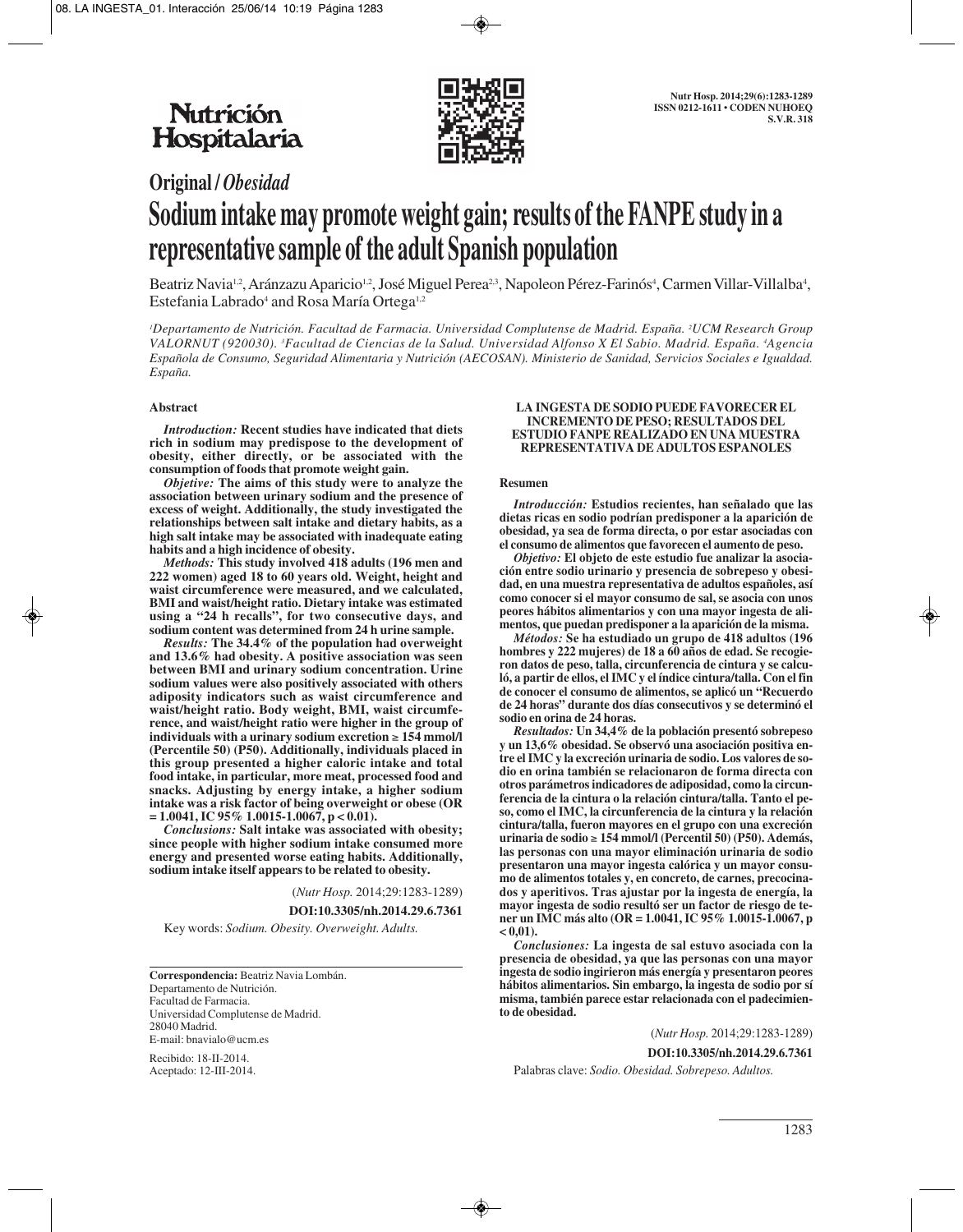## **Abreviaturas**

IMC: Índice de masa corporal. BMI: Body mass index. WHO: World Health Organization. NaE: Excreción urinaria de sodio; Urinary sodium excretion.

SD: Desviación estándar; Standard deviation.

## **Introduction**

Obesity is considered as a mayor public health problem because of its high prevalence and the diseases associated to it, such as respiratory complications, cardiovascular disease, diabetes type 2, osteoarthritis, hypertension and some type of cancer<sup>1</sup>.

Traditionally, obesity has been proposed as an energy imbalance; however, several authors have suggested that some environmental factors might alter the susceptibility of suffering it<sup>2-5</sup>. Recent studies have related salt intake and obesity that could increase the risk of suffering several diseases<sup>6-8</sup>. Although this possible association appears to be extremely complex $9,10$ , it could be possible that salt intake may promote the consumption of certain foods that facilitate weight gain<sup>4</sup>. Moreover, it could be possible that people with excess of weight make worse food choices, especially those foods with high contain of sodium and this situation could enhanced the higher sodium intake in weight gain and eating habits that promote weight gain with increased sodium intake. However, there are few studies that relate salt intake to overweight and obesity, or to food consumption.

Therefore, the aim of the present study was to determine the possible association between urinary sodium excretion (as a biomarker of salt intake) and presence of overweight and obesity in a representative sample of Spanish adults. The study also analyzed the relation ship between salt intake and dietary habits and caloric intake.

## **Methods**

#### *Study subjects*

The cross-sectional study included 196 men and 222 women (total 418) aged 18-60 years  $(36.4 \pm 11.8)$ , selected as a representative sample of the Spanish young and middle-aged adult population. All data were collected between January and September 2009.

The simple size was planned, taking into account data provided by the Spanish Intersalt Study<sup>11</sup>, to be representative for each sex, assuming a dropout rate of 25%. The initial sample size required was set at 406 participants. Sampling was performed in fifteen randomly selected provinces (selected with the proviso that the great majority of Spain's autonomous regions be included), including the capital city of each province and a semi-urban/rural city (randomly chosen). The total number of sampling points was therefore 30. In each sampling point, participants were divided into six subgroups, taking into account their sex (male/female) and age (18-30, 31-44 and 45-60 years).

Individuals with a diagnosis of diabetes mellitus, hypertension or renal disease, or who had been prescribed diuretics, were excluded. All select participants were healthy and lived in their own homes; neither hospitalised people nor those living in institutions were included in the present study.

Participants were randomly selected among the residents of each population and were invited to take part in the study via telephone (or in person in some of the rural areas). When a participant was excluded at any site, or when participation was declined, another person of the same sex and age group was contacted. Of the 1,835 people spoken to, 492 (26.8%) accepted the invitation to be included in the study. Of these, seventyfour were excluded. The final study sample therefore consisted of 418 participants (53.6% women; 22.8% of the original contacted sample).

The present study was conducted according to the guidelines laid down in the Declaration of Helsinki and all procedures were approved by the Human Research Review Committee of the Pharmacy Faculty (Complutense University of Madrid, Spain). Written informed consent was obtained from all subjects.

## *Health variables*

Information was collected from all participants on health problems, and on the consumption of medications (data required to determine whether the participants met the inclusion criteria), supplements and manufactured dietary foods.

#### *Anthropometric survey*

All date were collected following norms set out by the WHO<sup>12</sup>. Weight and height were determined using a digital electronic balance (Seca Alpha, GmbH & Co., Igni, France; range 0.1-150 kg, precision 100 g) and a Harpender digital stadiometer (Pfifter, Carlstadt, NJ, USA; range 70-205 cm, precision 1 mm), respectively. For both measurements, participants were barefoot and wore only underwear. The body mass index (BMI; kg/m2 ) was then calculated.

Waist circumference was determined using a tape (Holtain Ltd., Dyfed, UK; range 0-150 cm, precision 1 mm). This measurement was made with the person stood comfortably with his/her weight evenly distributed on both feet. The measurement was taken midway between the inferior margin of the last rib and the crest of the ileum in a horizontal plane. For the hip measurement the subjects stood erect with the arms at the sides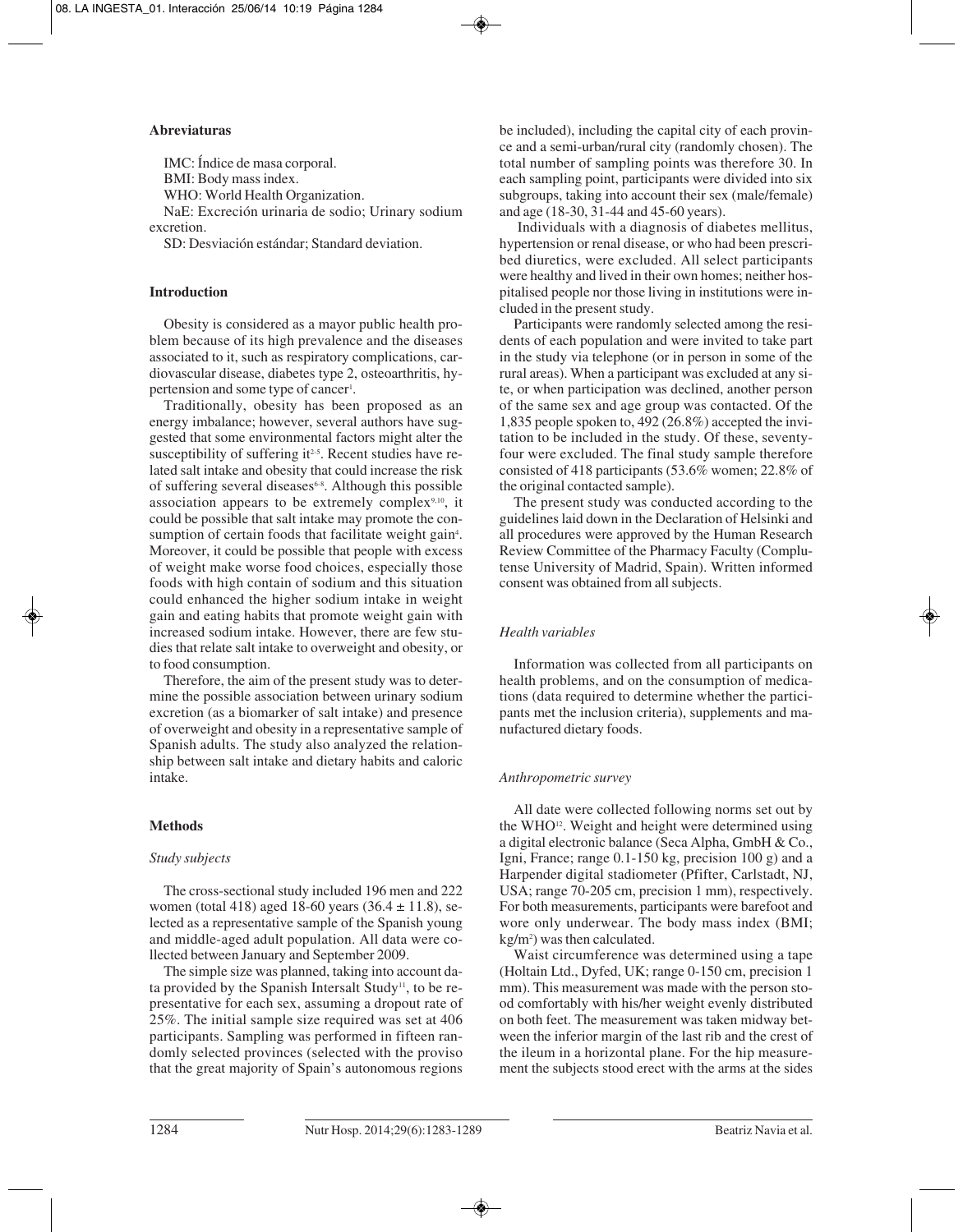and feet together. The measurement sat at the side of the subject so that the level of maximum extension of the buttocks could be seen, and placed the tape measure around the buttocks in a horizontal plane. In both cases, the tape did not compress the soft tissues. The waist/height ratio was then calculated.

## *Dietary survey*

A "24 h recall" questionnaire was used to register all intakes for two consecutive days<sup>13</sup>. Each of the subjects was asked about their consumption of food and drinks at each main meal or between meals, as well as the trademark or the type of food and the portion sizes consumed. Subjects were instructed to record the weights consumed if possible, and household measurements (spoonfuls, cups, etc) if not. They should also indicate the portion size consumed (small, medium or large) and if the foods listed were taken raw or cooked, with or without bone, with or without skin, etc.

The energy and nutrient contents of the ingested foods were then calculated using the Food Composition Tables of the Department of Nutrition, Complutense University of Madrid14. DIAL software (Alce Ingenieria) was used to process all data<sup>15</sup>.

Theorical energy expenditure was established using equations proposed by the WHO (1985), multiplied by the activity ratio<sup>16,17</sup>. To validate de results of the dietetic study energy intake was compared to the theoretical expenditure. The percentage of discrepancy between energy expenditure and the sum the measured and declared intake was determined using the following formula: (theoretical energy expenditure-energy intake) × 100/ theoretical energy expenditure<sup>16,18</sup>.

A negative value indicates the component involving the declared energy intake to be greater than that of the theoretical energy expenditure (probable over-reporting), while a positive value indicates it to be lower than that of the theoretical energy expenditure (probable under-reporting)<sup>16,18</sup>.

## *Physical activity*

Participants completed a questionnaire on their usual physical activity<sup>17</sup>. This information was used to calculate estimated energy expenditure. Participants indicated the length of time spent sleeping, eating, playing sports, etc. during working days and weekends. An activity coefficient was established for each participant by multiplying the time spent in each activity by established coefficients<sup>16,17</sup> –1 for sleeping and resting, 1.5 for very light activities (those that can be done sitting or standing up such as ironing, typing or painting), 2.5 for light activities (e.g. walking), 5 for moderate activities (e.g. playing tennis, skiing and dancing) and 7 for intensive activities (e.g. cutting down trees and playing basketball) – and then dividing them by 24 h.

This data provided two coefficients, one for weekdays and one for weekends. The weekday coefficient was multiplied by 6, the coefficient for Sunday was then added to this and the total was divided by 7. This provided a final activity coefficient for each participant, which was multiplied by the baseline expenditure16,17 to provide the theoretical energy expenditure for each participant.

## *Urine testing*

Urinary sodium excretion (NaE) was quantified using an indirect potentiometer with selective solid membranes for this ion, connected to an Olympus AU 5400 autoanalyser (Mishima, Japan)<sup>19</sup> (CV =  $1.0\%$ ). Percentile 50 of 24 h NaE were calculated: NaE  $(mmol/L)$  P50 = 154 nmol/L.

The details about the interviews and the phases in the application of questionnaires and methods have been published previously<sup>20</sup>.

# *Statistical analysis*

Means and standard deviations were calculated for all variables (Mean  $\pm$  SD) and the normality of the data was checked. To analyze the intergroup differences was applied Student's t test (or the Mann–Whitney test if the distribution of results was not homogeneous). To eliminate the influence of some variable such as sex and age, we used analysis of covariance (ANCOVA). To establish the association between two variables Pearson's correlation was used. Relationships between variables were examined by multiple linear regressions, controlling for potential confounders (sex, age, etc.). To compare qualitative variables  $X^2$  test was used. Comparisons between proportions were made using an approximation of the binomial distribution to the normal distribution, employing continuity correction.

All calculations were executed using RSIGMA BA-BEL Software (Horus Hardward, Madrid, Spain). The significance was set at  $p < 0.05$ .

## **Results**

The individual characteristics (personal, anthropometric, sanitary data and urinary sodium concentration) are shown in table I. The weight, height, BMI, waist circumference and waist/height ratio were significantly higher in men than in women, as well as the values of urinary sodium concentration values. The 34.4% of the participants were classified as overweight and 13.6% as obese, with a higher percentage of overweight men than women  $(p < 0.001)$ . No differences were found between the activity coefficient of males and females.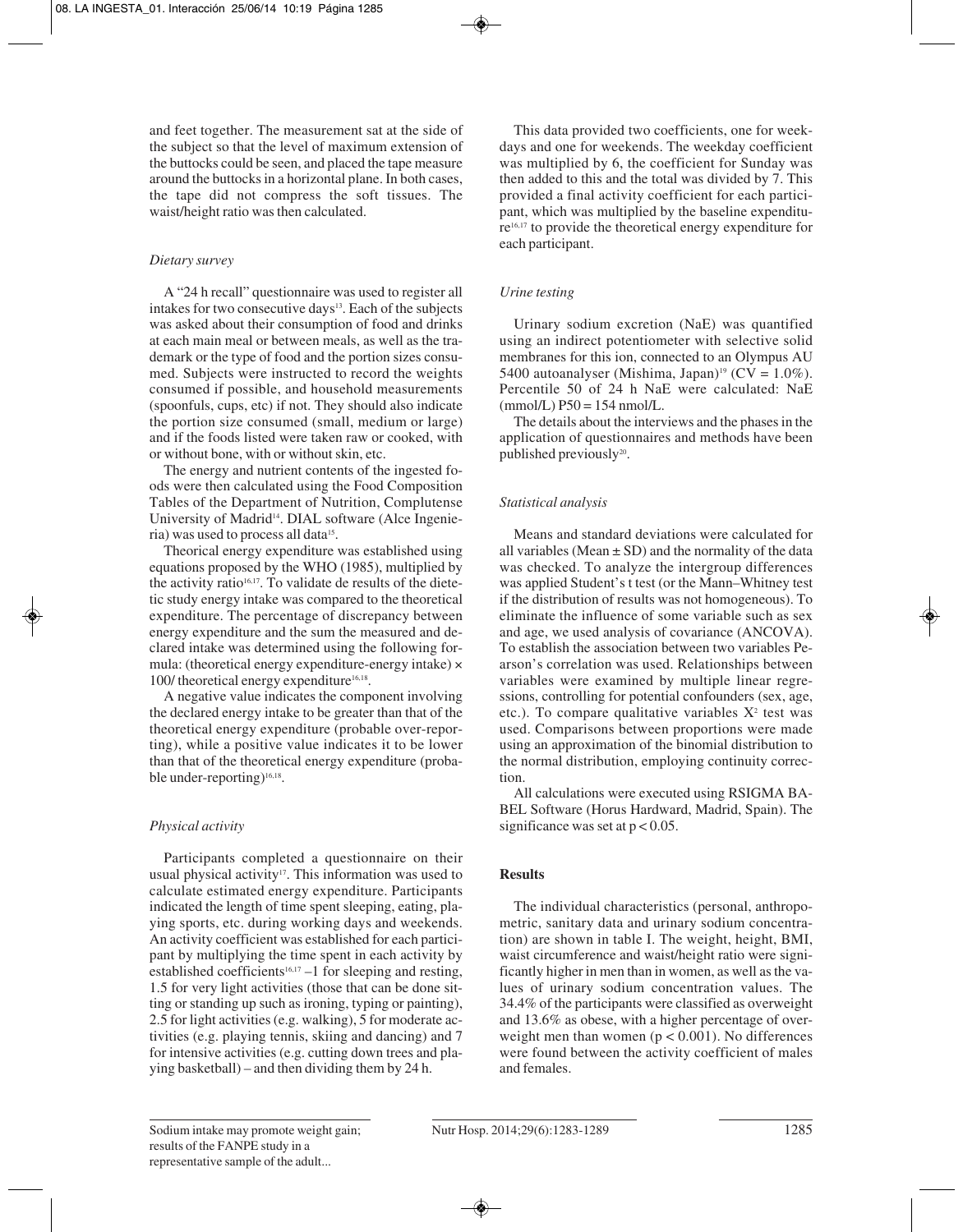**Table I** *Personal, anthropometric and sanitary characteristics of the study population according to sex (Mean ± SD)*

|                               | Total            | Men                  | Women               |
|-------------------------------|------------------|----------------------|---------------------|
| n                             | 418              | 196                  | 222                 |
| Age (years)                   | $36.4 \pm 11.8$  | $36.2 \pm 11.7$      | $36.6 \pm 11.9$     |
| Weight $(kg)$                 | $71.8 \pm 14.8$  | $81.2 \pm 13.1***$   | $63.6 \pm 10.9$ *** |
| $Height$ (cm)                 | $168.0 \pm 9.9$  | $175.6 \pm 7.4***$   | $161.4 \pm 6.6$ *** |
| $BMI$ (kg/m <sup>2</sup> )    | $25.3 \pm 4.1$   | $26.4 \pm 4.1***$    | $24.4 \pm 4.0***$   |
| Overweight $(\%)$             | 34.4             | 44.4***              | $257***$            |
| Obese $(\% )$                 | 13.6             | 16.3                 | 11.3                |
| Waist circumference (cm)      | $85.9 \pm 13.3$  | $92.4 \pm 11.7***$   | $80.2 \pm 12.0$ *** |
| Waist/Height ratio            | $0.51 \pm 0.08$  | $0.53 \pm 0.07$ ***  | $0.50 \pm 0.08$ *** |
| Physical activity coefficient | $1.62 \pm 0.18$  | $1.62 \pm 0.16$      | $1.63 \pm 0.19$     |
| NaE 24 h (mmol/L)             | $168.0 \pm 78.6$ | $196.3 \pm 81.8$ *** | $142.9 \pm 66.4***$ |

NaE: urinary sodium excretion.

 $*p < 0.05; **p < 0.01; **p < 0.001.$ 

According to the NaE ( $\ge$ P50 NaE (154 mmol/L) or < P50 NaE), and after controlling for sex, those subjects in the NaE ≥ P50 group had higher weight, BMI, waist circumference and waist/height ratio values, and a higher percentage of obese, (table II) than those in the NaE < P50 group. A positive association was seen between BMI and urinary sodium excretion ( $\beta = 0.0082 \pm$ 0.0024;  $p < 0.001$ ) ( $R^2 = 0.2799$ ;  $p < 0.001$ ) (data adjusted by sex and age). Likewise, after controlling for sex and age, urinary sodium values also correlated with other anthropometric indicators of adiposity such as waist circumference (β = 1.11 ± 0.34; p < 0.001) (R<sup>2</sup> = 0.3696,  $p < 0.001$ ) and the waist/height ratio ( $\beta = 137.4$ )  $\pm$  57.4; p < 0.05) (R<sup>2</sup> = 0.1267, p < 0.001).

Those subjects in the NaE  $\geq$ P50 group had a higher energy intakes  $(p < 0.001)$  and ingested a higher amount of food ( $p < 0.05$ ) than those in the NaE < P50 group. Additionally, meat ( $p < 0.05$ ), processed food ( $p < 0.05$ ) and snacks ( $p < 0.05$ ) intake was higher in the individuals placed in the NaE  $\ge$  P50 group (table III). Beverages consumption also was significantly higher  $(p < 0.01)$ in those persons with higher urinary sodium excretion (NaE  $\ge$  P50). High sodium intake was also associated with higher BMI (OR=1.0041, IC 95% 1.0015-1.0067, p  $(0.01)$  (data adjusted by energy intake), keeping the differences in the food consumption mentioned above.

#### **Discussion**

The percentages of overweight and obesity found in this study (34.4% and 13.6% respectively) were lower than compared with the percentages observed in USA (66.3% and 32.2%), UK (61.0% and 22.7%), Australia (49.0% and 16.4%) and Canada (48.2% and 14.9%). However, these percentages were higher than those observed in Japan (23.2% and 3.10%), China (18.9% and 2.9%) and Indonesia (13.4 and  $2.4\%$ )<sup>21</sup>.

The measurement of 24 h urinary sodium excretion is considered the 'gold standard' method for measuring so-

**Table II** *Personal, anthropometric and sanitary characteristics of the study population according to urinary sodium excretion (NaE) (Mean ± SD)*

|                               | $\langle P50\text{ Na}E\rangle$ | $\ge$ P50 NaE              |
|-------------------------------|---------------------------------|----------------------------|
| n                             | 205                             | 210                        |
| Men $(\%)$                    | $30.7***$                       | $62.9***$                  |
| Women $(\%)$                  | $69.3***$                       | $37.1***$                  |
| Age (years)                   | $36.7 \pm 12.2$                 | $36.2 \pm 11.5$            |
| Weight (kg)                   | $67.0 \pm 13.1***$              | $76.5 \pm 15.0***$         |
| Height (cm)                   | $165.0 \pm 9.0^*$               | $170.9 \pm 10.0^*$         |
| $BMI$ (kg/m <sup>2</sup> )    | $24.5 \pm 3.8**$                | $26.1 \pm 4.3**$           |
| Overweight $(\%)$             | 32.7                            | 35.7                       |
| Obese $(\% )$                 | $8.8**$                         | $18.6**$                   |
| Waist circumference (cm)      | $82.6 \pm 12.5 \,\text{NP}$     | $89.1 \pm 13.3 \text{ NP}$ |
| Waist/Height ratio            | $0.50 \pm 0.07$ NP              | $0.52 \pm 0.08$ NP         |
| Physical activity coefficient | $1.62 \pm 0.19$                 | $1.63 \pm 0.17$            |
| NaE 24 h (mmol/L)             | $105.3 \pm 31.6$ ***            | $229.2 \pm 60.5***$        |

NaE: urinary sodium excretion

 $*p < 0.05;$   $**p < 0.01;$   $***p < 0.001$ , NP: not parallel. Data adjusted by sex.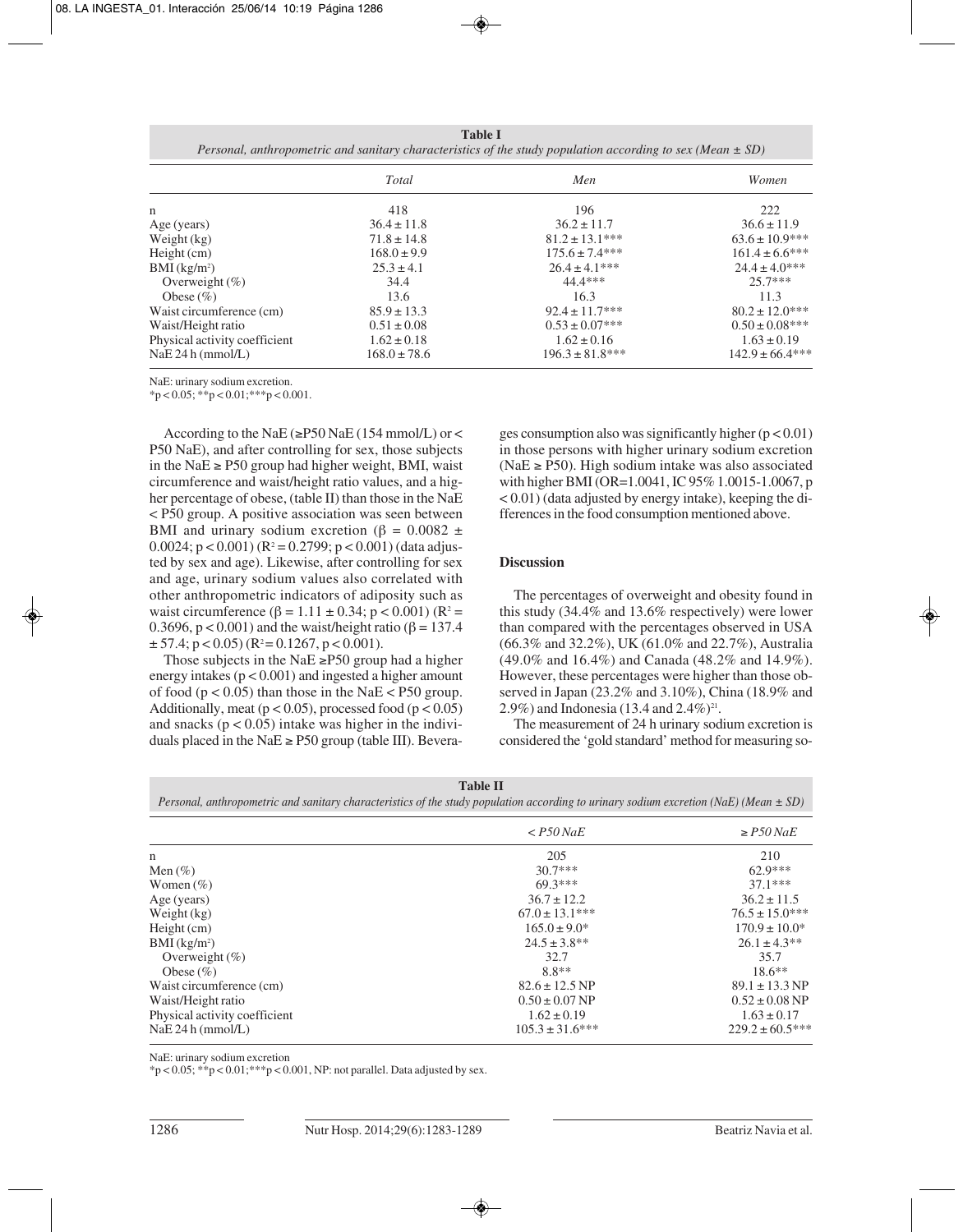**Table III** *Dietary data and food consumption according to urinary sodium excretion (NaE) (Mean ± SD)*

|                            | $<$ P50 NaE          | $\geq$ P50 NaE        |
|----------------------------|----------------------|-----------------------|
| Energy (kJ/day)            | $10103 \pm 1812$ *** | $11547 \pm 2014$ ***  |
| Under-reporting (kJ/day)   | $1483 \pm 2858$      | $1907 \pm 2798$       |
| Under-reporting $(\%)$     | $13.1 \pm 27.9$      | $15.4 \pm 22.8$       |
| Food consumption $(g/day)$ | $2180 \pm 730.8^*$   | $2447 \pm 911.9^{*a}$ |
| Cereals                    | $162.4 \pm 80.3$     | $183.5 \pm 92.3$      |
| Legumes                    | $22.3 \pm 51.1$      | $24.1 \pm 51.1$       |
| Vegetables                 | $274.0 \pm 169.6$    | $297.4 \pm 163.9$     |
| Fruits                     | $264.8 \pm 232.3$    | $248.6 \pm 216.1$     |
| Dairy products             | $366.4 \pm 228.7$    | $352.8 \pm 170.8$     |
| Meats                      | $143.6 \pm 93.5^*$   | $181.5 \pm 119.6$ *a  |
| Fish                       | $84.4 \pm 88.1$      | $91.8 \pm 101.6$      |
| Eggs                       | $26.8 \pm 31.9$      | $28.7 \pm 28.8$       |
| Sugars                     | $22.6 \pm 35.8$      | $22.5 \pm 34.8$       |
| Fats and oils              | $34.1 \pm 17.3$      | $36.4 \pm 15.3$       |
| <b>Beverages</b>           | $748.6 \pm 583.2**$  | $930.0 \pm 765.1$ **a |
| Precooked                  | $15.4 \pm 44.9*$     | $30.2 \pm 87.0^{*a}$  |
| <b>Snacks</b>              | $5.8 \pm 14.1*$      | $9.8 \pm 20.1^{*a}$   |
| Sauces                     | $9.8 \pm 12.3$       | $10.0 \pm 12.0$       |
| Others                     | $0.42 \pm 4.10$      | $0.09 \pm 1.04$       |

 $*p < 0.05; **p < 0.01; **p < 0.001$ . Data adjusted by sex.

a Significant differences between groups adjusting for energy intake and sex.

dium intakes in population surveys because of the problems of underestimation of sodium intakes based on dietary surveys in most studies<sup>22-24</sup>. The mean 24 h urinary sodium excretion recorded in the present study was similar to that recorded by other authors in similar groups both Spanish11 and other countries<sup>25,26</sup>. Interestingly urinary sodium concentrations were higher in males than in females (table I). Similarly, high urinary sodium excretion has been observed in men have been reported by other authors, probably due to a higher food intake by the male individuals compared to female<sup>7,24,25</sup>, characteristic that was also observed in the present study (male food intake: 2493.0 ± 912.2 g/day *vs* female food intake:  $2153.3 \pm 730$  g/day,  $p < 0.001$ ). In consequence, the male individuals had a higher sodium intake.

Several studies have found no association between urinary sodium excretion and different anthropometric indexes of adiposity. However, the results of the Olivetti Heart Study, showed that urinary sodium excretion was significantly higher in participants with overweight or obesity than those with normal weight. Accordingly, in the present study, and after adjusting by sex, it was observed that individuals with BMI values indicative of obesity had a higher urinary sodium excretion  $(205.8 \pm 84.5 \text{ mmol/L})$  than those classified as overweight (169.5  $\pm$  78.5 mmol/L) and normoweight  $(157.0 \pm 74.2 \text{ mmol/L})$ . It was also found that urinary sodium excretion was a predictor factor of BMI. Specifically, the amount of sodium excreted in urine was about 30% higher in obese people than in normoweight individuals. Assuming that the urinary sodium excretion comes from the diet ( $168.0 \pm 78.6$ ) mmol/day), this excretion would correspond to a mean salt intake of  $9.8 \pm 4.6$  g/day in the total population and  $9.2 \pm 4.3$ ,  $9.9 \pm 4.6$  and  $12.0 \pm 4.9$  g/day in people with normoweight, overweight and obese individuals (p < 0.01, data adjusted for sex). This means that 82.5% of normoweight subjects, 87.6% overweight and 100% of obese had sodium intakes above 5 g/day (maximum recommended)<sup>27</sup>.

It was also observed a positive association between urinary sodium excretion values and waist circumference or waist/height ratio, which is in agreement with those obtained by Hoffman and Cubeddu<sup>7</sup>, who in a sample of 766 adults found an association between several parameters related to obesity, such as body weight, BMI and waist circumference, with urinary sodium excretion values. Moreover, our results agrees with the findings of Venezia et al.<sup>8</sup>, who observed that the urinary sodium excretion was positively related with BMI and with the arm circumference, the waist circumference. This correlation was not observed with the triceps and subscapular skinfolds.

In our study, those subjects with a NaE  $\ge$  P50 had higher weight, BMI, waist circumference and the waist/height ratio values and a higher percentage of obese (table II) than those with a NaE  $\lt$  P50. No significant differences were seen in physical activity coefficient between groups (table II). This results are in agreement with the findings of Hu et al.<sup>28</sup>, who in their study performed in Finland, reported that people in the largest quintile of urinary sodium excretion were more obese, more hypertensive, and had a higher risk of diabetes type 2 than those in the lower quintiles.

Interestingly, it has been suggested that a high sodium intake is associated with obesity and several hy-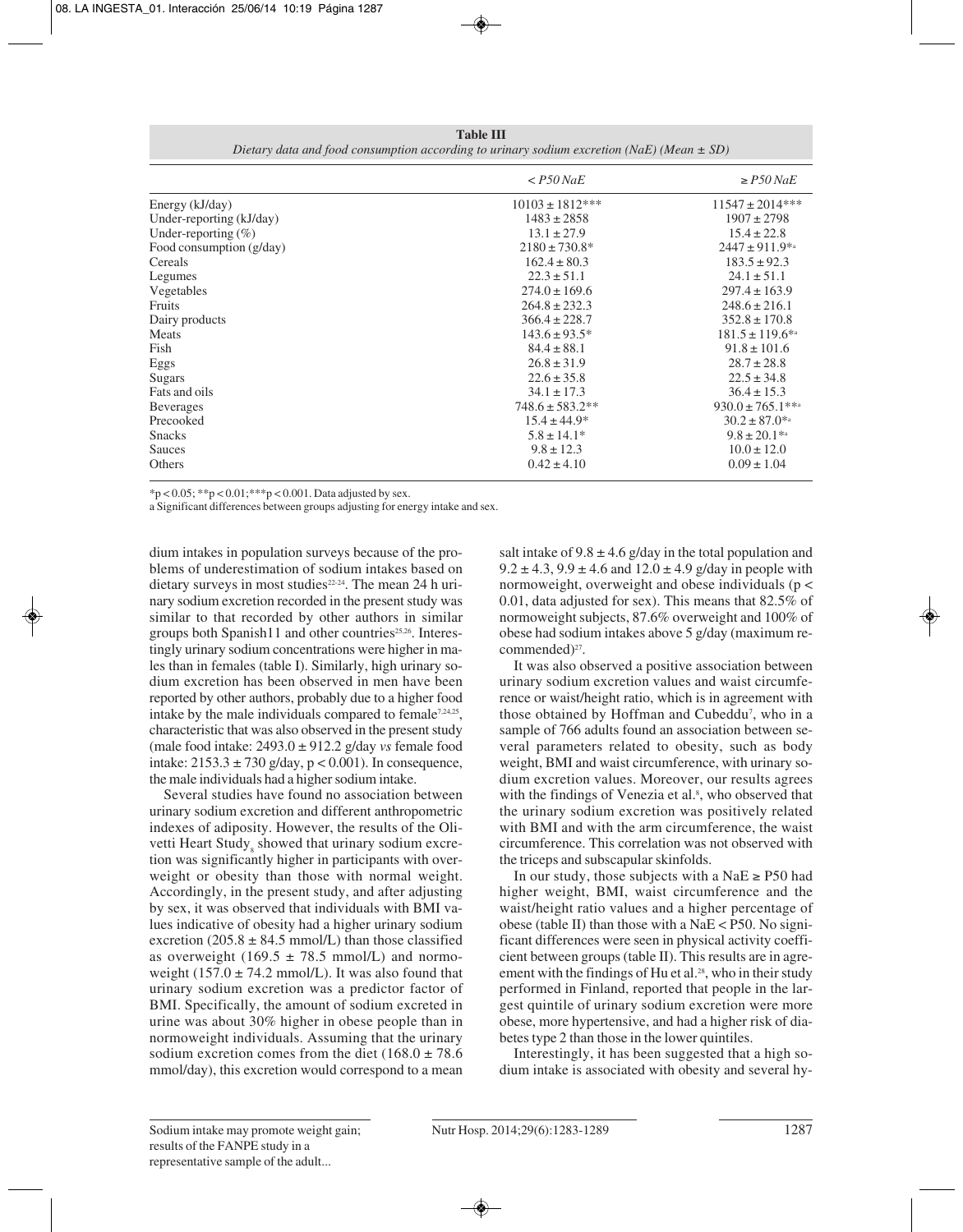potheses have been stated. In several animal studies, the intake of monosodium glutamate (glutamic acid sodium salt, commonly used as an additive) has been related to overweight and obesity. Monosodium glutamate can alter the mechanisms regulating fat metabolism, leading to the appearance of this patho- $\log y^{29}$ . In fact, in a study by He et al.<sup>9</sup> in a group of 752 Chinese subjects (40-59 years) revealed that, after adjust by physical activity and energy intake, monosodium glutamate intake was positively associated with BMI. These results may point salt intake as the possible cause of obesity.

Another hypothesis proposed to explain the relationship between sodium intake and obesity is one that indicates that salty foods could be considered addictive substances which stimulate opioid receptors in the brain and the pleasure center. Moreover, this theory also suggests that when these receptors are not stimulated increases preference, desire or appetite for salty foods. Furthermore, it also proposes that the consumption of salty foods every day produces an addiction to these foods, producing an increase in food consumption (tolerance to opiates), increased caloric intake, overweight, lifestyle sedentary, obesity and related diseases<sup>10</sup>. Therefore, obesity would not be caused by salt intake itself, but by the predisposition that high salt intake generates, promoting the ingestion of less healthy and more palatable foods, and increasing energy intake, which possibly will increase body weight<sup>10</sup>. In addition, several studies that indicate that low sodium diets are considered as unpalatable<sup>30</sup>, reducing food intake. Some studies have indicated that that low sodium diets in rats increased plasma angiotensin II concentrations<sup>31,32</sup>, peptide that has the ability of reduce food intake when administered systemically and intra-cerebroventricular<sup>33,34</sup>.

In this respect, in our study, we observed that those subjects in the NaE  $\ge$  P50 group had higher energy intakes than those in the Na  $E <$  P50 group (table III), but no significant differences in the physical activity coefficient between groups were seen (table II).

The relationship between salt intake and beverages consumption has been widely reported in both observational epidemiological studies and clinical trials<sup>35,36</sup>, where diets high in sodium were associated with fluid intakes37,38. In fact, it has been estimated that reducing salt intake from 10 g/day to 5 g/day (maximum recommended)<sup>27</sup> could reduce fluid intake by 350 mL/day<sup>36</sup>. In the present study, water intake was significantly higher in subjects in the NaE  $\ge$  P50 group (1,849  $\pm$  810.1 mL/day) than in those in the NaE < P50 group (1643  $\pm$ 653.5 mL/day) ( $p < 0.01$ ). However, after adjusting by sex, it was seen that these differences were caused by the increase water intake observed in male participants (males:  $1869 \pm 816.2$  mL/day; females:  $1629 \pm 655.0$ mL/day;  $p < 0.01$ ). In contrast, those individuals in the  $NaE \geq P50$  group consumed greater amount of beverages (table III), group that includes beverages other than water, such as soda, commercial fruit juices, and alcoholic drinks<sup>14</sup>. This high intake of beverages other than water has been widely reported<sup>4,9,36</sup> and may also contribute to the increase of body weight.

The higher food consumption observed in the group of people with higher salt intakes ( $\geq$  P50) ingested more snacks and more processed food, which normally have a high salt and calorie contain<sup>14</sup>. Therefore, it was not strange to place these individuals in the high sodium excretion group and found more obese individuals within this group.

Moreover, several studies have found association between meat consumption and different measures of adiposity in adults, such as BMI and waist circumference and the presence of obesity and central obesity and might be associated with the high calorie contain of meat<sup>39</sup>. Similarly, the present study shoed a positive relationship between urinary sodium excretion and waist circumference, BMI and percentage of obese individuals (β = 0.0179 ± 0.077, p < 0.05), data adjusted by sex, age, under-reporting of energy intake and weight  $(R^2 = 0.2153, p < 0.001)$ . In addition, an inverse association between meat and fruit consumption was observed ( $r = -0.1187$ ,  $p < 0.05$ ). Previous studies have observed how high meat intakes could displace vegetable and fruit consumption, increasing the chances of following a caloric unbalanced diet<sup>40</sup>.

In the present study, salt intake was associated with the presence of obesity, possibly because people with higher sodium intake have a higher caloric intake, food consumption and worse eating habits (eating more meat, snacks and others), and this association remained after adjusting for energy intake. It is possible therefore that people with a higher intake of salt to eat more, to make it the food more palatable and desirable and also that eating foods high in salt, being in turn, higher-calorie foods, especially processed, favors the development of obesity, but regardless of energy intake, the results obtained in this study suggest that taking more sodium, predisposes to obesity.

In this sense, it is necessary to design public health policies to reduce the sodium consumption and to improve their eating habits. These might include to engaging with the food industry to reduce the large amount of salt commonly included in processed foods. All this initiatives would have a positive effect on population health.

#### **Acknowledgments**

The present study was supported by the AECOSAN (Spanish Agency of Consumers Affairs, Food Safety and Nutrition, Spanish Ministry of Health, Social Services and Equality, Spain) (Project 337/2008).

#### **References**

1. World Health Organization. Obesity: Preventing and managing the global epidemic. Technical Report Series. Vol. 894. WHO: Geneva, Switzerland, 2000. pp. 1-253.